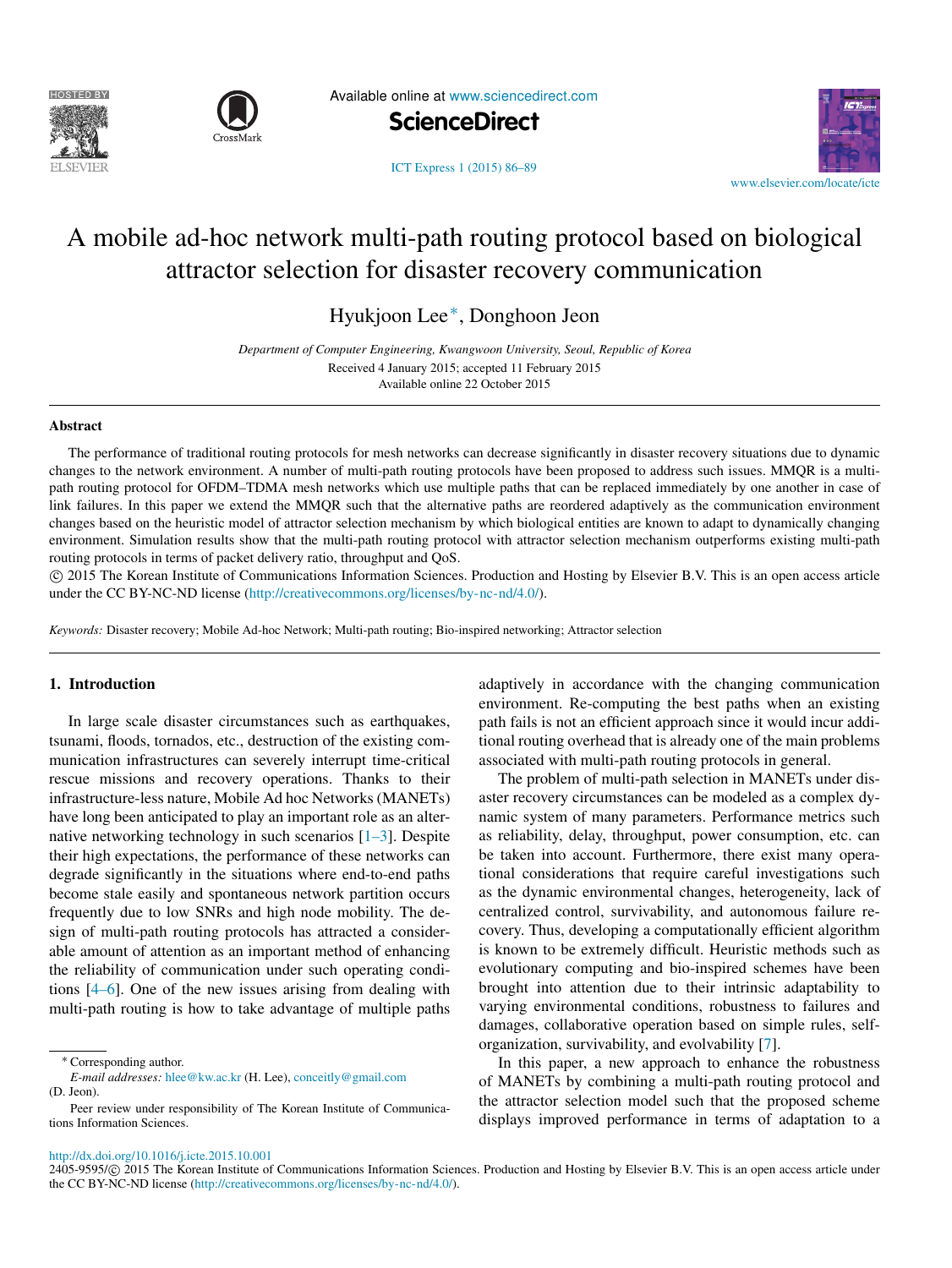dynamically changing environment that is common in disaster recovery operations.

## 2. Background

### *2.1. Mesh multi-path QoS routing (MMQR) protocol*

MMQR protocol has been developed in order to provide fault-tolerant QoS routing for OFDM–TDMA mobile mesh (ad hoc) networks based on AODV [\[8\]](#page--1-3). It finds multiple paths of a specified number by allowing multiple copies of a Route Request (RREQ) message to be forwarded by each node such that one or more paths can be found for each destination. If a packet loss due to a routing failure occurs, the packet is retransmitted along an alternative path stored in a routing table without issuing a Route Error message (RERR) which triggers a new path discovery operation.

MMQR is designed to work on top of the OFDM–TDMA MAC which allows each node to send various management messages to join a network, configure topology, and schedule packet transmissions. By using these management messages, each node can construct a neighbor node table which includes the bandwidth, delay and reliability of the link to each neighbor node up to two hops away. This information is also used to pre-populate the routing table with the entries of neighboring nodes. The paths to the nodes more than two hops away are discovered by an on-demand routing protocol that operates in a similar way as the Ad-hoc On-demand Multipath Distance Vector (AOMDV) routing protocol except that the multiple paths to the same destination are kept in the order of reliability and QoS metrics [\[9\]](#page--1-4). Several additional control data fields are added to the original AODV RREQ and RREP format in order to allow the nodes to select the paths with higher reliability and QoS metrics as follows:

- *MIN Bandwidth*: the minimum bandwidth required by an application, 16 bits
- *Delay bound*: the maximum delay required by an application in milliseconds, 32 bits
- *Accumulated delay*: the accumulated sum of delay of packet transmission from the source node to the current node in milliseconds, 32 bits
- *REQ Bandwidth*: the minimum bandwidth required by an application, 16 bits
- *Reliability*: the reliability value over the path from the current node to the destination node, 16 bits.

Duplicate RREQ messages are forwarded if they arrive from different previous hop nodes in order to form several different paths. The RREQs whose accumulated delay is larger than the delay bounds are not forwarded to ensure only the paths satisfying the QoS requirements are stored in the routing tables. The detailed description of the MMQR protocol can be found in [\[9\]](#page--1-4).

#### *2.2. Attractor selection model*

In [\[10\]](#page--1-5), Kashiwagi et al., proposes a mathematical model of Adaptive Response by Attractor Selection (ARAS) by which the biological mechanism of E. coli cells adapting to changing

environment in terms of nutrient availability can be described. In this model, the cell activity value decreases when there is a change in external nutrient supply level such that attractors become unstable and the concentration of mRNA changes as the random noise term of the following differential equations dominates:

<span id="page-1-0"></span>
$$
\frac{dm_1}{dt} = \frac{syn(\alpha)}{1 + m_2^2} - deg(\alpha) m_1 + \eta_1
$$
  

$$
\frac{dm_2}{dt} = \frac{syn(\alpha)}{1 + m_1^2} - deg(\alpha) m_2 + \eta_2
$$
 (1)

where  $m_i$  is the concentration of the mRNA,  $syn(\alpha)$  and  $deg(\alpha)$ are the rates of mRNA synthesis and degradation in terms of cell activity  $\alpha$ , respectively, and  $\eta_i$  are white noise terms.  $syn(\alpha)$ and  $deg(\alpha)$  are defined by:

$$
syn\left(\alpha\right) = \frac{6\alpha}{2+\alpha} \quad \text{and} \quad deg\left(\alpha\right) = \alpha,\tag{2}
$$

respectively. The value of cell activity is dynamically changed according to:

$$
\frac{d\alpha}{dt} = \frac{prod}{\prod_{i=1}^{M} \left[ \left( \frac{nutr\_thread_i}{m_i + nutrient_i} \right)^{n_i} + 1 \right]} - cons \alpha,
$$
\n(3)

where *prod* and *cons* are the rate coefficients of the production and consumption of  $\alpha$ , *nutrient<sub>i</sub>* represents the external supplement of nutrient  $i$ , and  $nutr\_thread_i$  is the threshold of the nutrient to the production of  $\alpha$ , and  $n_i$  is the sensitivity of nutrient *i*.

Leibnitz et al. transformed it into *M* dimension model with some adjustment to handle the problem of primary path selection as follows:

$$
\frac{dm_i}{dt} = \frac{syn(\alpha)}{1 + \hat{m}^2 - m_i^2} - \deg(\alpha) m_i + \eta_i \quad i = 1, \dots, M \quad (4)
$$

where  $\hat{m} = \max_j m_j$ .

$$
syn\left(\alpha\right) = \alpha \left[ \left(\alpha - 1\right)^2 + \varphi^* \right] \quad \text{and} \quad deg\left(\alpha\right) = \alpha,\tag{5}
$$

where  $\varphi^* = 1/\sqrt{2}$ 2 and

$$
\frac{d\alpha}{dt} = \delta \left( \left[ \prod_{i=1}^{M} \left( \left( \frac{m_i}{\hat{m}} \frac{\tilde{l}}{l_i + \Delta} \right)^n + 1 \right) \right]^\beta - \alpha \right) \tag{6}
$$

where  $l_i$  is the transmission delay on path *i* and  $\tilde{l} = \min_j l_j$ , δ and β are the rate coefficients of production and consumption of  $\alpha$ , and  $\Delta$  is the hysteresis threshold to prevent oscillation between paths.

Using Eqs. [\(1\)–\(6\)](#page-1-0) a single path can be selected out of *M* multiple candidate paths under a given network condition. If the transmission delay of the current primary path becomes larger than that of the other candidate paths, the system autonomously adapts to the new condition and a new primary path is selected with the largest value of *m<sup>i</sup>* .